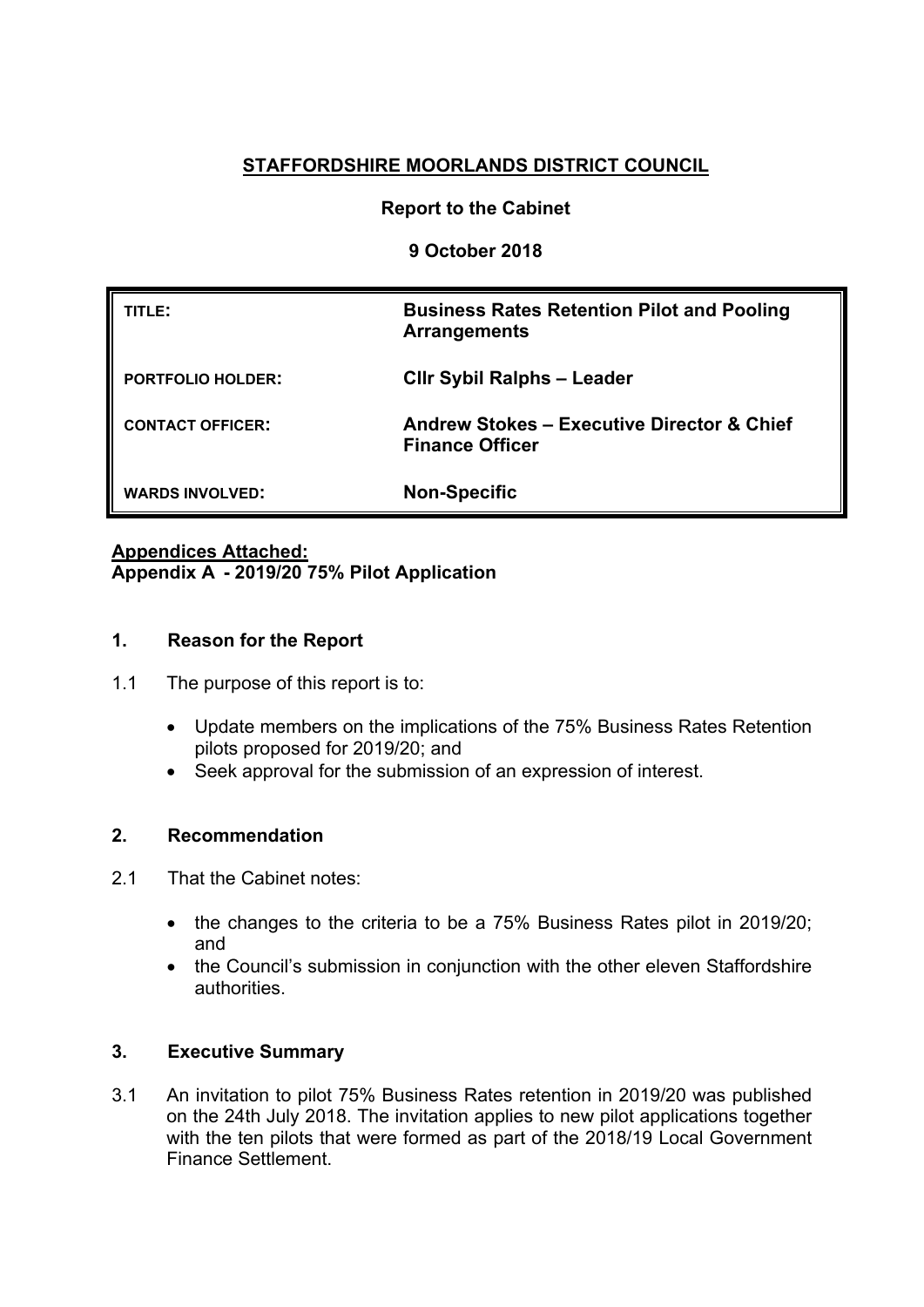- 3.2 Cabinet at its meeting on the 9th October will be requested to approve the submission of an expression of interest to be a pilot in 2018/19. The expression of interest related to all eleven of the authorities within Staffordshire notably the County; City; 8 Districts/Boroughs and the Fire and Rescue Service. The 2018/19 process involved 26 applications and although the Staffordshire and Stoke-on-Trent Application met all of the selection criteria the affordability envelope of Government limited the programme to only 10 pilots.
- 3.3 The principles and governance arrangements as agreed for the 2018/19 application have been replicated in determining and evaluating the 2019/20 prospectus. Two major changes arise in the prospectus notably that the government will retain 25% of business rates growth resulting in a 75% pilot scheme, rather than 100% as at present, and a "no detriment clause" will not be in place for 2019/20.
- 3.4 A 75% scheme is less rewarding than a 100% scheme however following clarification of the treatment of Business Rates Section 31 Grants the actual financial business case is as strong as that of the 2018/19 application considered for Staffordshire. The potential "windfall" for Staffordshire for 2019/20, based upon the 75% prospectus, is estimated to be £13.265 million.
- 3.5 The local government sector is currently subject to a claim in relation to mandatory business rates relief, backdated for 6 years, from NHS Foundation Trusts. This would appear to be the material issue in relation to the "no detriment" clause not being available. However it now likely that if any potential liability arises this will now be determined and more importantly accounted for in 2018/19 rather than the pilot year. Nevertheless representations will be made directly to MHCLG and via the Local Government Association that any such issues arising from changes in policy/legislation and legal interpretation are dealt with equitably between ongoing pilots and new pilots created in 2019/20 and the overall local government sector.
- 3.6 Subject to the considerations as in paragraph 3.5 the experiences to date of the respective Business Rates Pools in Staffordshire, there being no apparent call on the "no detriment" clause by other pilots to, together with the £13.265 million loss / trigger point it is considered the reward from a pilot greatly outweighs the risk of a "no detriment" clause not applying..
- 3.7 The requirements to be a pilot and the proposed governance arrangements of the Staffordshire and Stoke on Trent Business Rates Pool are in accordance with those approved in considering the 2018/19 application. The only change is amending the tier splits to reflect a 75% scheme rather than 100%.
- 3.8 In addition to strengthen the application for 2019/20 discussions are taking place with the Staffordshire Commissioner and the 11 proposed members to include Staffordshire Police in the application. This proposal will show the application to be a total "place" based solution with a focus on the policing and crime prevention implications of the Councils' Economic Growth Strategies.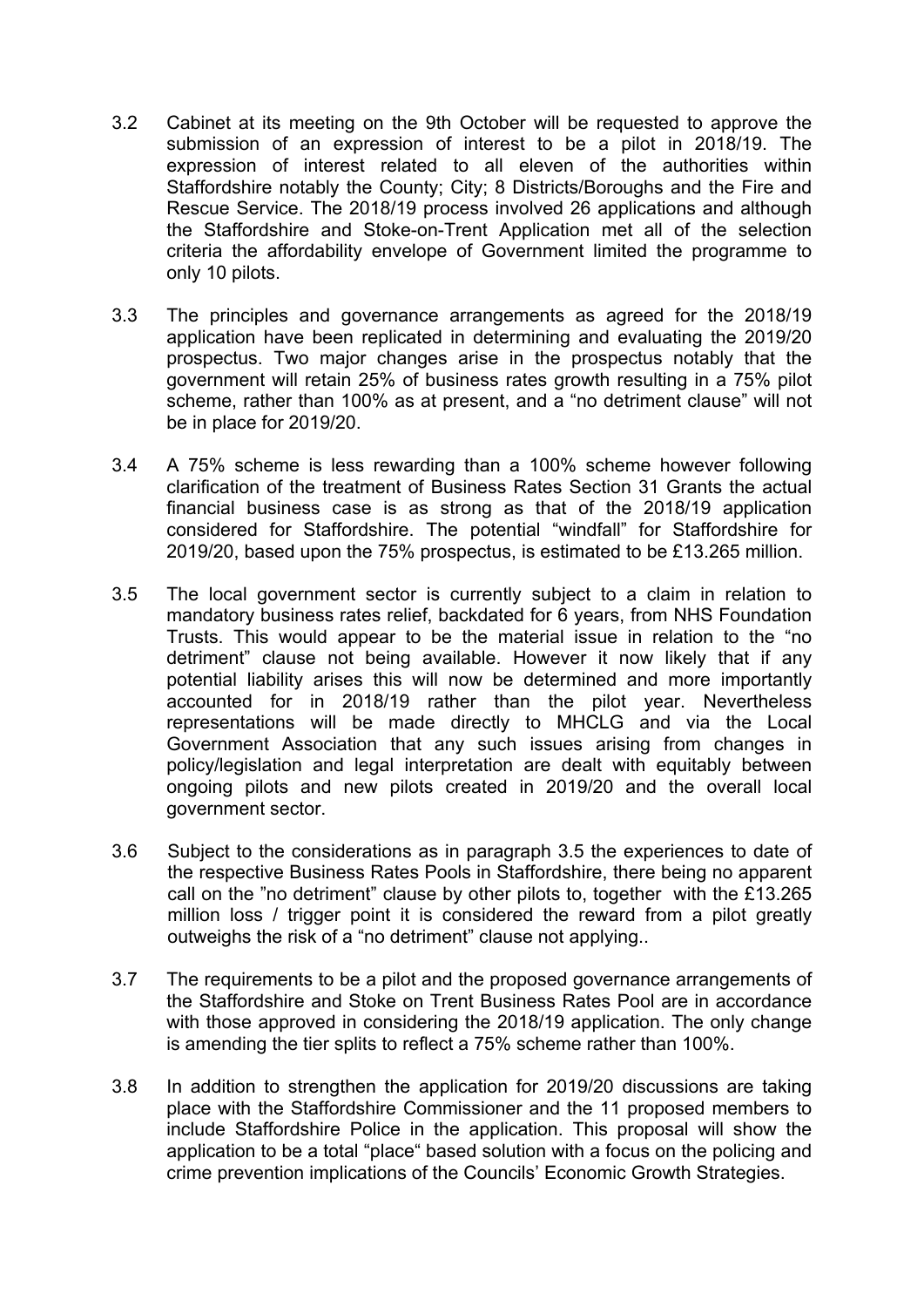- 3.9 District /Borough tier splits remain as at present with the additional allocation being passported to upper tier authorities. Each authority is quaranteed a minimum of £200,000 additional retention from the scheme whereas risks will be managed on a "no loss", as compared to existing arrangements, at individual authority level. "No loss" is determined to be that a member will be no worse off:
	- By being a Member of the Pool than they would have been if they had not been a Member of the Pool. Each Member will retain the income they would have received if they were not a member of the Pool.
	- No Member will be worse off as compared with previous pool arrangements for Staffordshire and Stoke on Trent Business rates Pool (2012) or Greater Birmingham and Solihull Business Rates Pool.
	- No Member will be worse off as a result of the increased retained % arising from the Pilot Scheme
- 3.10 The pilot governance arrangements will enable authorities to retain effective membership of other LEPs via contributions to virtual business rate pools etc. The continuation of 100% Business Rates for Devolved areas will ensure that for 2019/20 at least that membership of more than one pool will remain in place and hence the ability to stay in a pool whether the application is successful or not will remain in place. The application will as in 2018/19 will contain details of each authorities pooling requirements if the application is again unsuccessful.
- 3.11 The deadline for submission of an expression of interest was the 25th September 2018. The process requires the Section 151 Officer of each member of the pool confirm that "it fully supports the application and the proposed pooling arrangements". This confirmation was given subject to approval by Cabinet on 9th October.
- 3.12 MHCLG have indicated that the number of pilots may be less than in 2018/19 (such pilots having to re-apply to be a pilot under the 2019/20 prospectus conditions) since there are now fewer issues to test via pilots.

## **4 How this report links to Corporate Priorities**

4.1 The arrangements proposed in this report would have a significant financial benefit which would contribute towards reducing the financial shortfall identified in the Council's Medium Term Financial Plan.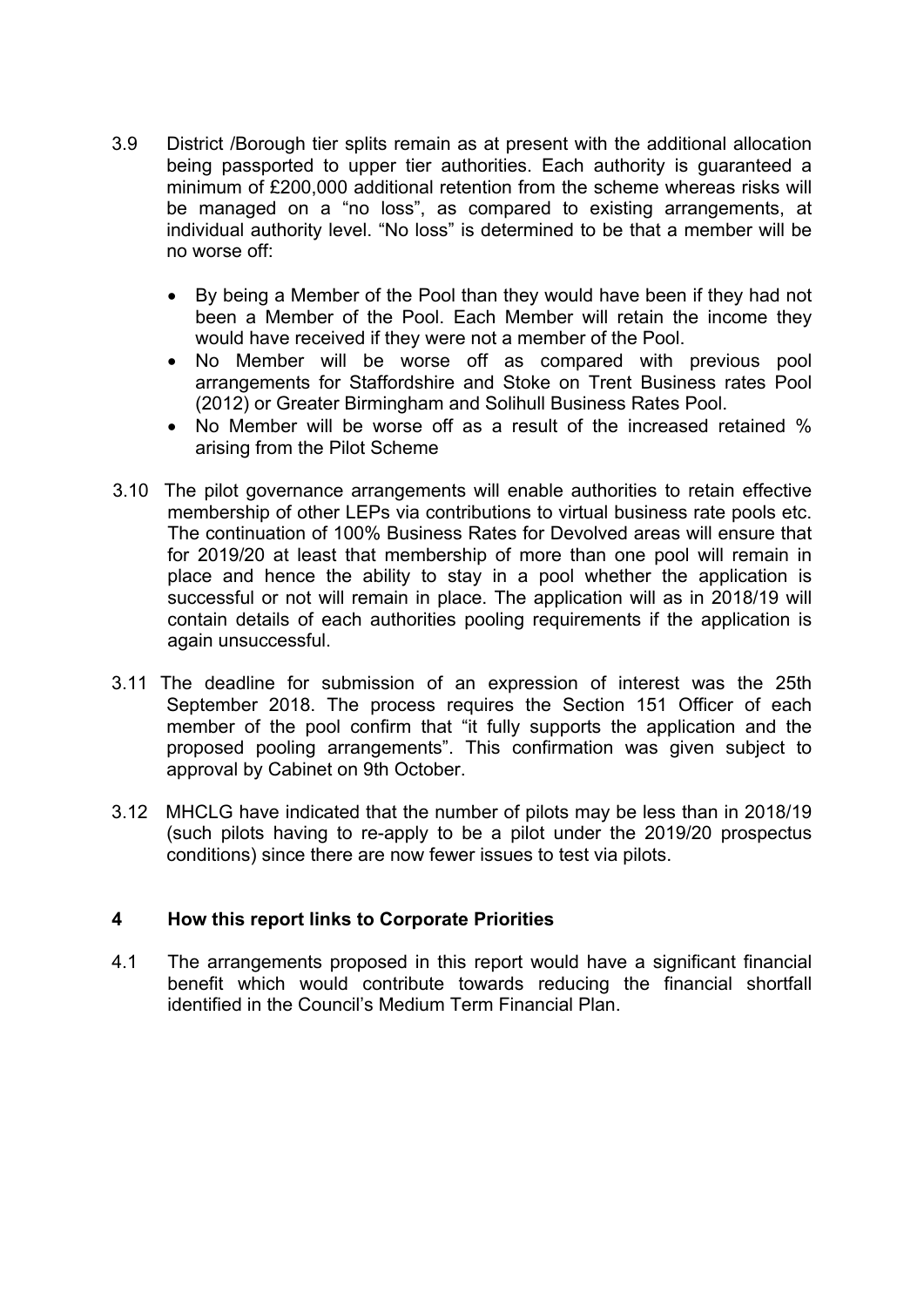## **5 Options and Analysis**

5.1 There are no options to consider as the terms of the pilot are specific.

## **6 Implications**

- 6.1 Community Safety (Crime and Disorder Act 1998) None
- 6.2 Workforce None
- 6.3 Equality and Diversity/Equality Impact Assessment This report has been prepared in accordance with the Council's Equality and Diversity policies.
- 6.4 Financial Considerations

The financial implications of a Business Rates Pilot have been discussed the report. In accordance with the locally agreed "No Detriment" clause, the Council will not only receive the same level of resources as determined by the current 50% Business Rates Retention regime but also additional resources of at least £200,000 are envisaged for 2018/19 reflecting this Council's share of the previous 50% growth passed to Central Government. It is proposed that this additional resource is initially treated as windfall income until decisions are made whether the pilot scheme is extended.

- 6.5 Legal None
- 6.6 Sustainability None
- 6.7 Internal and External Consultation None
- 6.8 Risk Assessment

The Risk Management Implications of pooling arrangements for the proposed pilot have been referred to throughout the report but can be summarised as follows.

The pooling of Business Rates under pilot arrangements enables a greater proportion of Business Rates to be retained by Authorities by retaining the Governments share of growth achieved within the pooled area. An equivalent risk exists whereby the Council would be responsible for the Governments share if business rates contracted below the current level of business rates. There are a large number of risks that already exist in relation to Business Rates Retention however the greatest risk is in relation to the level of appeals. The proposed pool would potential be subject a material detriment dependant upon the outcome of the NHS Foundation claim to be treated as a Charity and claim mandatory relief for six years.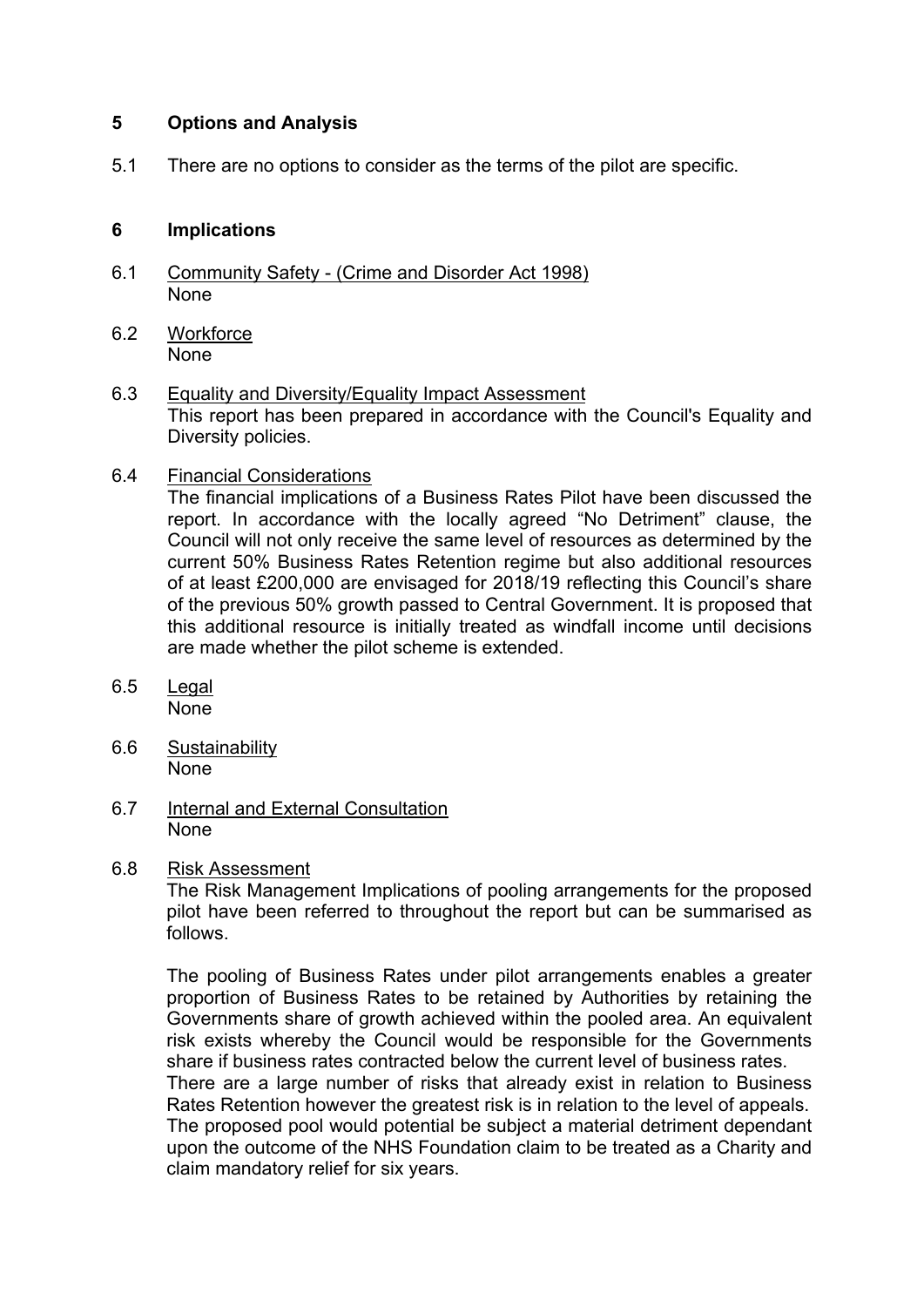In the context of the Pilot Business Case any potential liability is likely to be determined and accounted for in 2018/19.

Further clarification in relation to how the pilot will test other aspects of the appeal system etc. are being sought from MHCLG

## **ANDREW P STOKES Executive Director (Transformation) & Chief Finance Officer**

**Background Papers Contacts Location Contacts** 

Moorlands House, Leek Andrew P Stokes Executive Director (Transformation) & Chief Finance **Officer**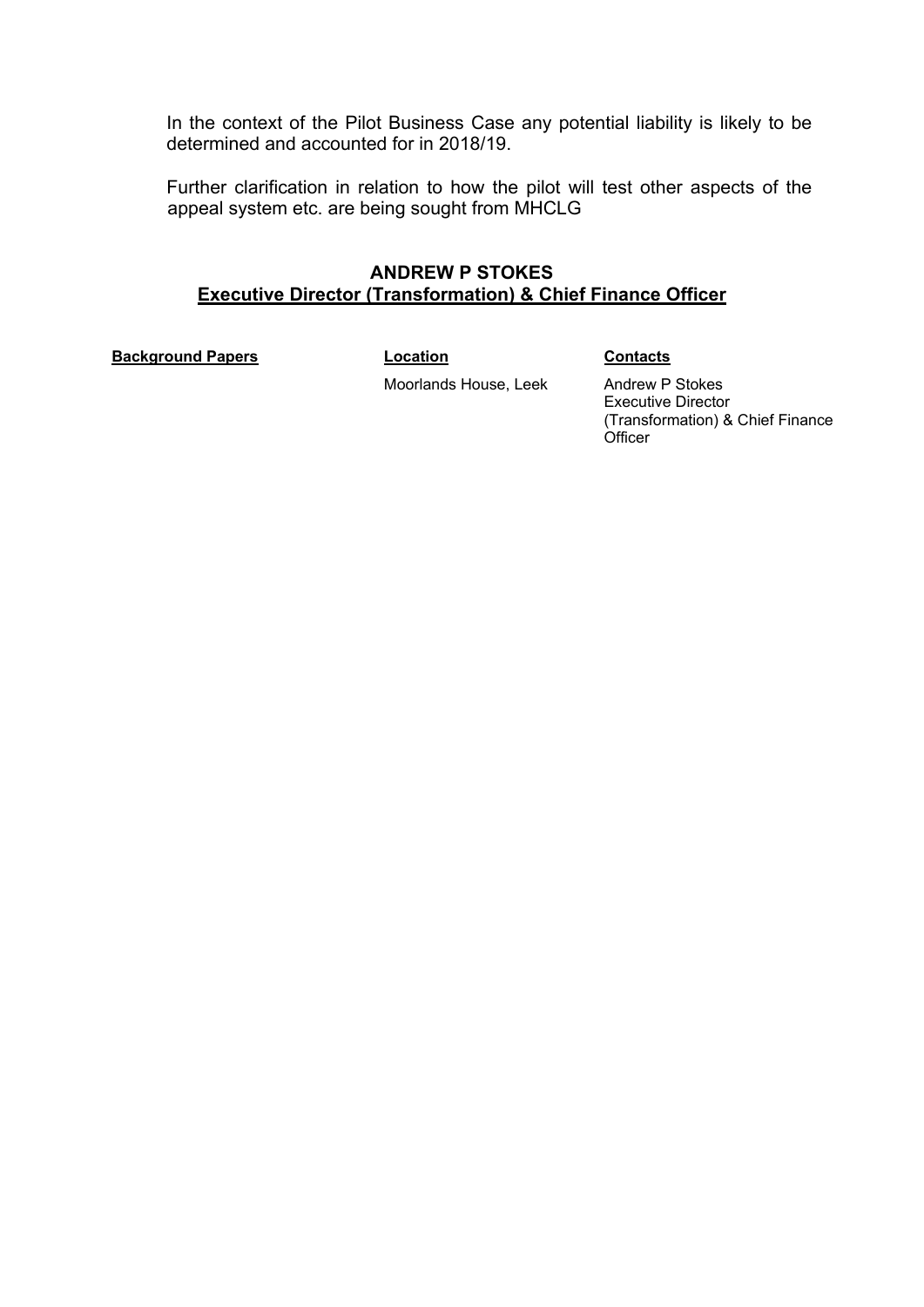## **7. Background and Introduction**

- 7.1 In conjunction with the other local authorities in Staffordshire, the Council made a submission of an expression of interest to government to pilot 100% business rates retention in 2018/19. The application was approved by the Leader via a delegated report dated 25th October 2017.
- 7.2 The expression of interest related to a new Staffordshire and Stoke-on-Trent Business Rates Pool consisting of the County Council; Stoke-on-Trent City Council, all 8 district / borough councils and the Staffordshire and Stoke on Trent Fire & Rescue Service. The delegated report highlighted the financial business case for the expression of interest together with the proposed governance arrangements (Memorandum of Understanding) for the proposed new business rates pool.
- 7.3 The outcome of the pilot application was announced in December 2017 as part of the 2018/19 Provisional Local Government Settlement, with 10 new pilots being selected. The Staffordshire application was unsuccessful. In total 26 applications had been submitted and, although the Department for Communities and Local Government considered that all applications had met the criteria, the key overriding factor in determining pilots was affordability and a programme was constructed to cover a wide spread of geographical areas across England; focussed on rural authorities; and contained authorities with a variety of different rates bases within the financial envelope available.
- 7.4 The 2018/19 announcement stated further pilots would be created in 2019/20 and a pilot prospectus was issued on the 24th July entitled "Invitation to pilot 75% Business Rates Retention in 2019/20".
- 7.5 The purpose of this report is to confirm the Council's participation in a Staffordshire submission to become a pilot.

## **8 2019/20 Business Rates Pilots**

- 8.1 The invitation contains two major changes in relation to piloting business rates retention in 2019/20, as compared to 2018/19, notably:
	- Piloting a 75% scheme; and
	- The absence of a "no detriment" policy.
- 8.2 In addition, the application process is likely to be more competitive than in 2018/19 with the new pilots established in 2018/19 (excluding London) being terminated and the affordability envelope potentially reduced. Separate discussions are taking place with the London pilot and the pilots created in 2017/18 in relation to devolution areas.
- 8.3 The 2019/20 invitation relates to piloting a 75% business rates scheme as compared to the 100% in 2018/19. The original intention of business rates reform was to enable local authorities to retain 100% business rates from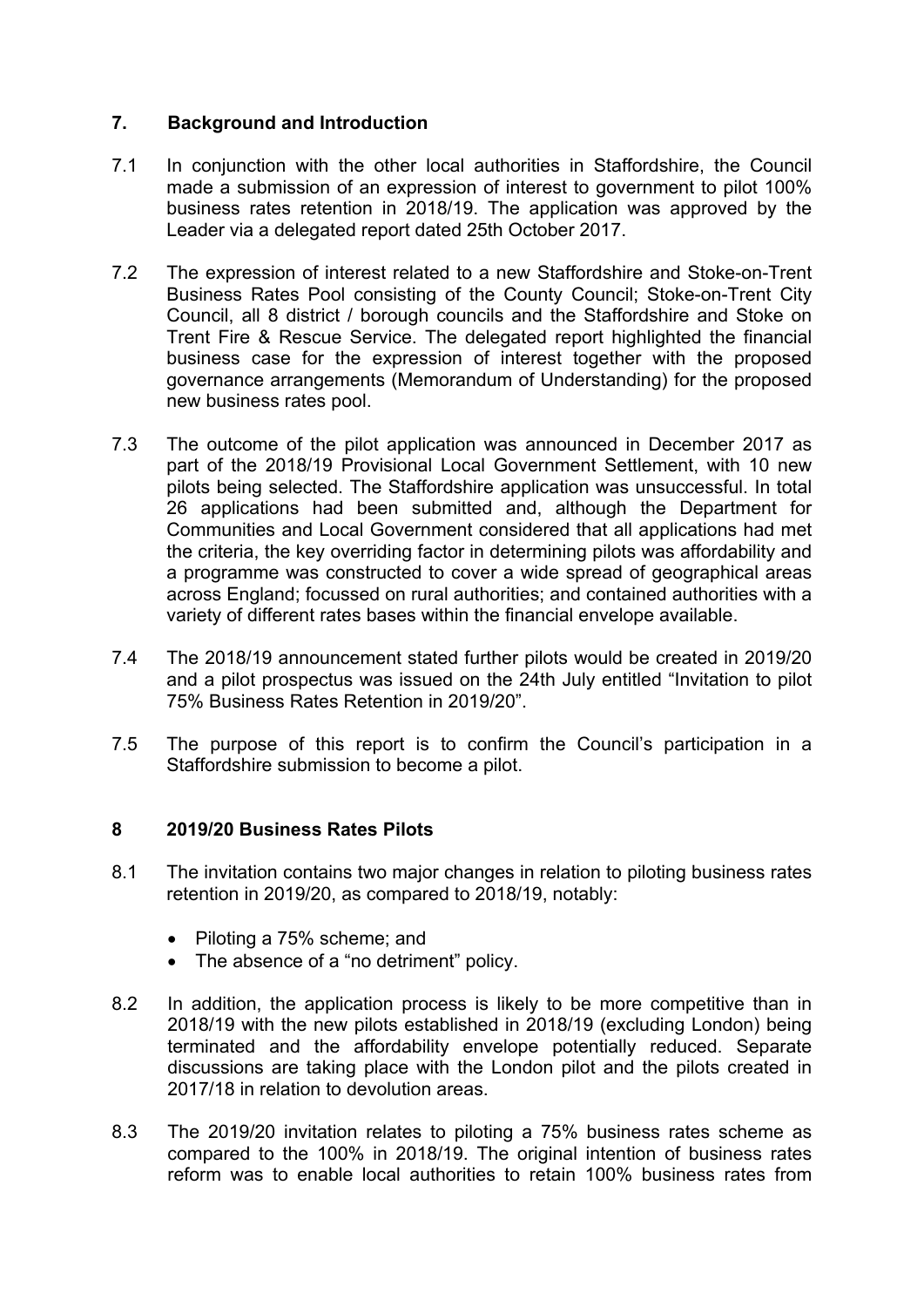2019/20 however following the last general election the new parliamentary timetable prevented the necessary legislation being in place. The government although approving 100% business rates pilots as part of the 2018/19 settlement announced that 2020/21 would see a 75% business rates retention scheme being introduced combined with "fair funding" determined baselines and a the first reset of the growth arising from the current business rates retention scheme.

- 8.4 A 75% scheme by its nature means that a local authority or pilot, in this instance, would be able to retain 75% of future growth, as compared to the current 50%, together with a "windfall" representing the government share of underlying growth achieved at the date of creation of the pilot (in this case representing 25% of growth achieved by the 31st March 2019). The impact of a 75% scheme is discussed in more detail in Section 9 however it should be noted that the financial gain from a pilot is still material.
- 8.5 The prospectus contains the majority of conditions as per previous pilots notably**:**
	- To be accepted as a new pilot for 2019/20 all parties must be designated as a pool to share business rates income (paragraph 2.4 of the prospectus). Authorities can not be members of two pools (paragraph 4.3)
	- The 2018/19 pilot programme will last for one year only (paragraph 7.4)
	- No additional responsibilities are indicated within the prospectus with only Revenue Support Grant (RSG) and Rural Services Grant funding streams to be directly funded from Business Rates (paragraph 1.4)
- 8.6 However new pilots will not be subject to a "no detriment" policy. This was proposed as part of the 2018/19 prospectus but rescinded following representations from the Local Government Association. The new prospectus states that "As the pilots are testing the pooled authorities' approach to risk, the government has agreed that a 'no detriment' clause will not be applied to the 2019/20 pilots. Instead, selected areas will test a 95% safety net to reflect increased risk in the proposed increased business rates retention system. Applying a 'no detriment' clause to the pilots would not be reflective of the reformed business rates retention system that the government aims to introduce in 2020/21.
- 8.7 The 2019/20 process is likely to be as competitive as in 2018/19 with the ten pilots created in 2018/19 being required to apply to become a 75% pilot governed by the 2019/20 Prospectus. In addition Government have indicated that the 2019/20 pilot programme may be smaller than in 2018/19 since there are fewer issues to test before 2020/21. However this is slightly contradictory since a) the 2018/19 Programme was curtailed due to affordability and a 75% scheme will double the affordability envelope; b) a 75% scheme is now being tested and c) a no detriment clause will not now apply, both now being tested for the first time.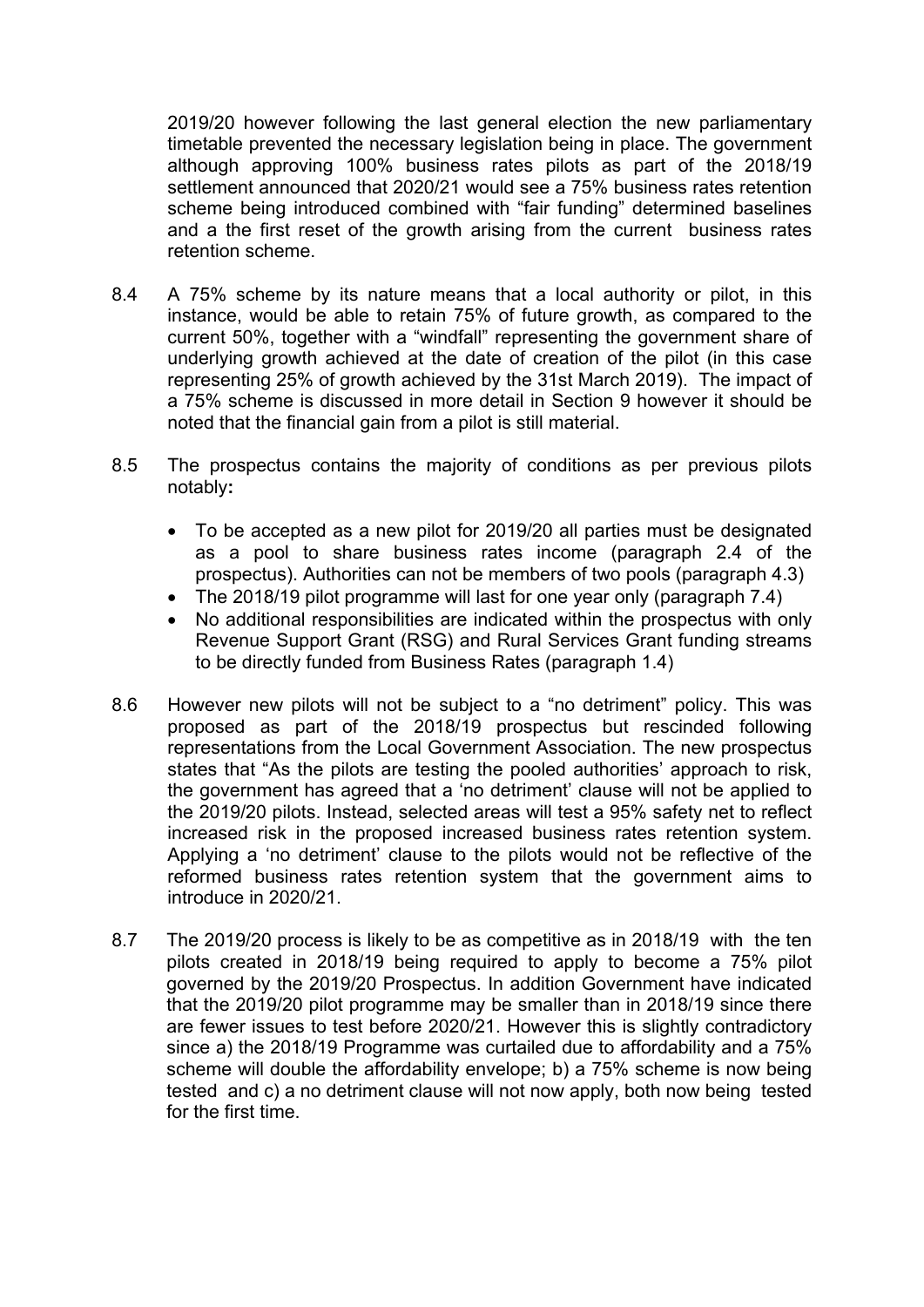## **9 Updated Business Case for a Pilot – Evaluation of Risks and Benefits.**

- 9.1 The evaluation of the risks and benefits of the business case for a pilot were contained in detail in the report to Leader in October 2017. The impact of the changes arising from the 2019/20 Invitation can be summarised as follows:
- 9.2 The potential "windfall" for Staffordshire for 2019/20, based upon the 75% scheme, is estimated to be £13.265 million and is in line with the business case approved by each authority in 2017.
- 9.3 In essence the 75% scheme is less favourable than the 100% pilots however the potential loss has been more than offset by confirmation of the treatment of Section 31 grants in relation to Small Business Rates Relief etc. The business case in October 2017 at £12.635 million represented the worst case scenario however confirmation was received in advance of the final application that grants would be increased to reflect the 100% scheme. To set the business case in context a 100% pilot would have generated a windfall of £26.5 million.
- 9.4 The £13.265 million potential windfall of the 75% scheme is solely based upon the pool retaining the additional proportion of the central share (currently paid to Government) and Section 31 grants being paid in accordance with a 75% scheme. No account has been made at this stage for any new growth in 2019/20.
- 9.5 All existing pilots have been created on a no detriment basis. The "no detriment" provision ensures that collectively the authorities in the pilot are no worse-off than if they had remained in the existing 50% scheme. In particular the agreement ensures that if new burdens arise or the assumptions in relation to the funding stream change, then the pilot area is protected.
- 9.6 No detriment will however not apply for the pilot or pool for 2019/20. Protection is however provided at an authority level via the proposed internal governance arrangements for the Staffordshire and Stoke-on- Trent Pool.
- 9.7 In considering the "no detriment" requirement a key factor is whether the reward of retaining 75% growth outweighs the risk. "No detriment" as applied to existing pilots would only apply if the proceeds from the scheme were less than the 50% scheme and if the cost of additional responsibilities were greater than the resource required. In accordance with the prospectus no additional responsibilities are to be transferred.
- 9.8 All authorities currently manage the risk in volatility of business rates by being a member of a business rates pool. The respective governance arrangements share the risk and reward on the basis that no authority will be worse off as compared to not being part of a pool. In accordance with the 2019/20 prospectus, 25% of the risk /reward will remain with central government and, due to the scale of the windfall, business rates would need to contract by in excess of £13 million or 7% for a detriment issue to even apply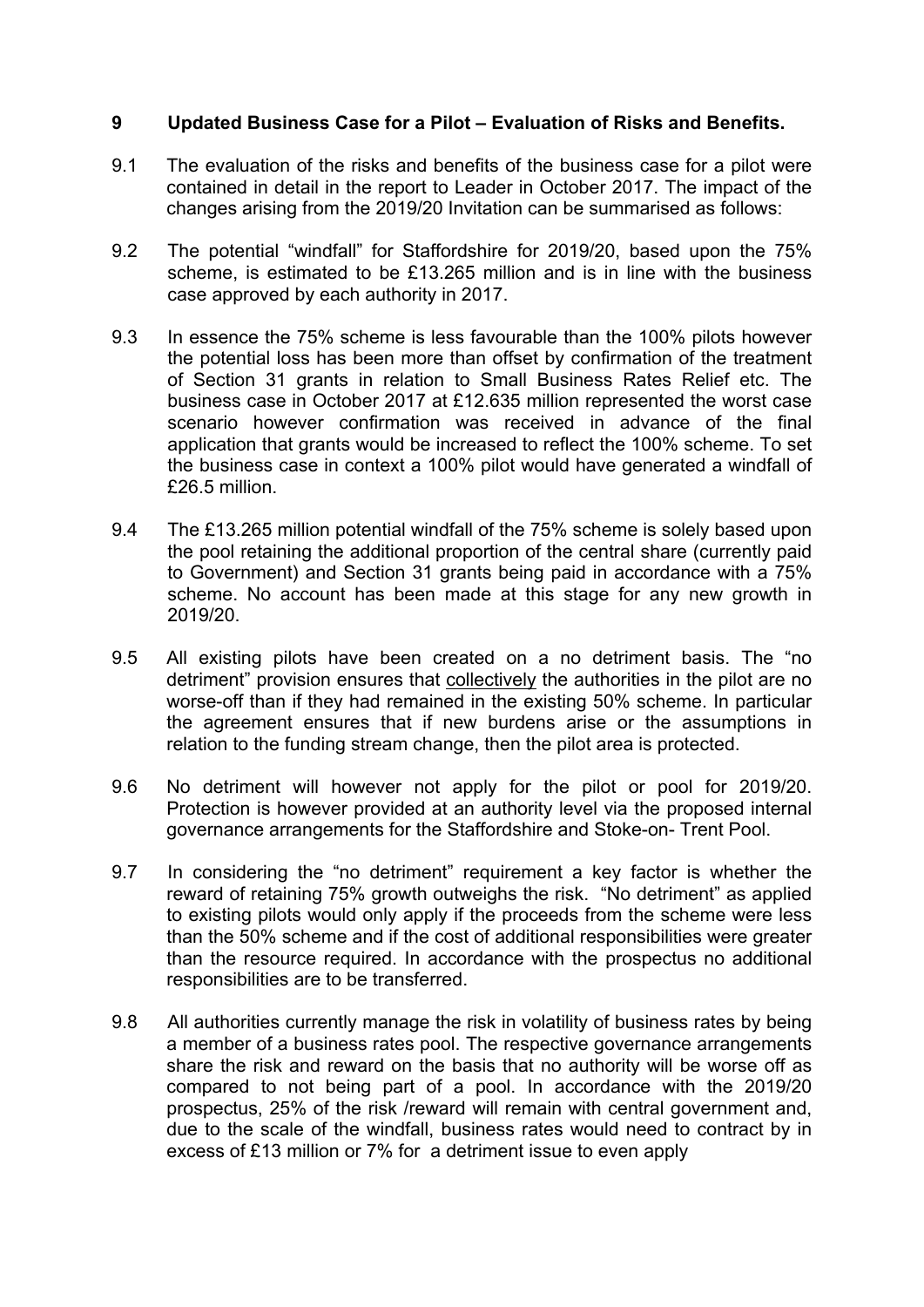- 9.9 As highlighted in the 2017 report two key risks exist in relation to pooling without a "no detriment" clause:
	- a) A major business closes in the area; or
	- b) The level of appeals exceeds Government's expectation / provision made by each authority.
- 9.10 The diverse nature of businesses in Staffordshire combined with the operation of the scheme to date indicates that it is very unlikely that the closure of a business etc. will be a material factor in relation to the lack of a no detriment clause.
- 9.11 The greatest risk in relation to the non existence of a "no detriment "clause is the level of appeals. The initial business case in 2017 indicated that although the pool would be wiling to accept the risk of volatility, due to changes in circumstances and its share of appeals, it is unwilling to become a pilot unless a "no detriment" clause applies for the loss of business rates income due to:
	- The consolidation of hereditaments as a single assessment
	- Transfer from the Local Rating List / Central Rating Lists
	- Changes in Mandatory Relief Policy Charitable Status
	- Changes in the basis of determining the basis of Rateable Values
	- The backdated cost of new appeals post 1st April 2018
- 9.12 A review of the proposals for the design of the new system to date indicates that the majority of such issues will be addressed in the new system and hence the pilot. Clarification will be sought from MHCLG to confirm that the pilot will operate / test such measures and hence it is the Mandatory Rate Relief for NHS Foundations issue that remains unresolved.
- 9.13 The impact of any such change in the determination of 80% relief for such organisations would undoubtedly create a situation which would completely negate the financial business case and hence on face value would be a caveat that would need to be included in any application. The claim for charitable status is being defended collectively via the LGA and following clear counsel advice has been refuted but nevertheless is being tested in the high courts arena. Nevertheless, and at the same time acknowledging that such a liability could not in any event be met by the local government sector, the actual timeline for determination of the claim will be known this Autumn, and hence any potential liability would be accounted for in the current year as part of the current business rates regime.

## **10 The Proposal for a 2019/20 Staffordshire Pilot**

10.1 In accordance with the principles agreed as part of the financial business case for 2018/19 the additional resources generated via the windfall would be distributed on a (59/40/1) basis for the two tier structure (County/District /Fire) and 99/1 distribution for the Unitary/Fire authority arrangement. Each authority is however guaranteed a minimum £200,000 of the windfall allocation.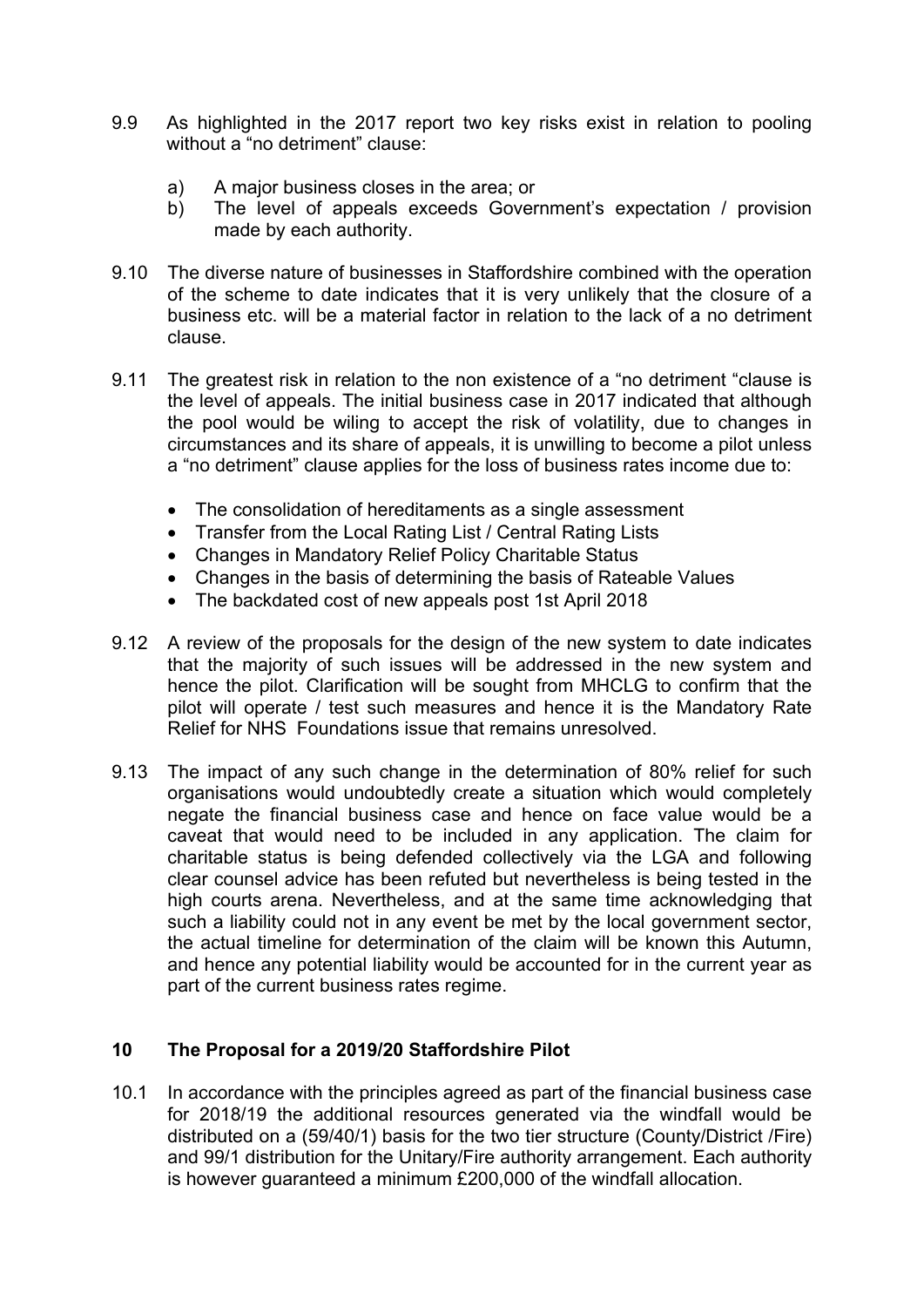10.2 The tier splits which determine the distribution of new growth generated with effect from 1st April 2020 have been amended to reflect the change to a 75% scheme as follows:

| Table A: Potential Tier Splits 75% Scheme |                  |                                   |                  |  |  |
|-------------------------------------------|------------------|-----------------------------------|------------------|--|--|
| <b>Two Tier Authorities</b>               | (50%<br>Scheme)  | 100%<br><b>Scheme</b><br>Windfall | 75% Scheme       |  |  |
| <b>Central Government</b>                 |                  |                                   | 25%              |  |  |
| <b>Staffordshire County Council</b>       | 9%               | 59%                               | 34%              |  |  |
| Staffordshire Fire and Rescue<br>Service  | $1\%$            | 1%                                | 1%               |  |  |
| <b>District /Borough Councils</b>         | 40%              | 40%                               | 40%              |  |  |
| <b>Unitary Authority</b>                  | (50%<br>Scheme ) | <b>2018 Pool</b>                  | <b>2018 Pool</b> |  |  |
| <b>Central Government</b>                 |                  |                                   | 25%              |  |  |
| Stoke-on-Trent City Council               | 49%              | 99%                               | 74%              |  |  |
| Staffordshire Fire and Rescue<br>Service  | $1\%$            | 1%                                | $1\%$            |  |  |

10.3 The potential distribution of the windfall for 2019/20 based upon business rates estimates submitted to Government for the current year, (including the implications of the bid being enhanced by inclusion of the Police and Crime Commissioner) are as follows:

| Table B: 2018/19 Windfall as per 75% Pilot |                                                        |           |                                          |  |  |
|--------------------------------------------|--------------------------------------------------------|-----------|------------------------------------------|--|--|
| <b>Authority</b>                           | <b>Revised</b><br>Addin'l<br>Growth<br><b>Retained</b> | Distrib'n | Dist.<br><b>Including</b><br><b>OPCC</b> |  |  |
|                                            | £'000                                                  | £'000     | £'000                                    |  |  |
| <b>Stoke On Trent</b>                      | 4,171                                                  | 4,213     | 4,114                                    |  |  |
| <b>Cannock Chase</b>                       | 914                                                    | 453       | 448                                      |  |  |
| <b>East Staffs</b>                         | 428                                                    | 212       | 210                                      |  |  |
| Lichfield                                  | 1,159                                                  | 575       | 568                                      |  |  |
| Newcastle Under Lyme                       | 488                                                    | 242       | 239                                      |  |  |
| South Staffordshire                        | 878                                                    | 435       | 431                                      |  |  |
| Stafford                                   | 1,915                                                  | 950       | 939                                      |  |  |
| <b>Staffordshire Moorlands</b>             | 674                                                    | 334       | 331                                      |  |  |
| Tamworth                                   | 752                                                    | 373       | 369                                      |  |  |
|                                            |                                                        |           |                                          |  |  |
| Staffordshire CC.                          | 1,618                                                  | 5,274     | 5,213                                    |  |  |
| Staffs Fire & Rescue                       | 265                                                    | 200       | 200                                      |  |  |
| Police & Crime Commissioner                |                                                        |           | 200                                      |  |  |
|                                            | 13,262                                                 | 13,262    | 13,262                                   |  |  |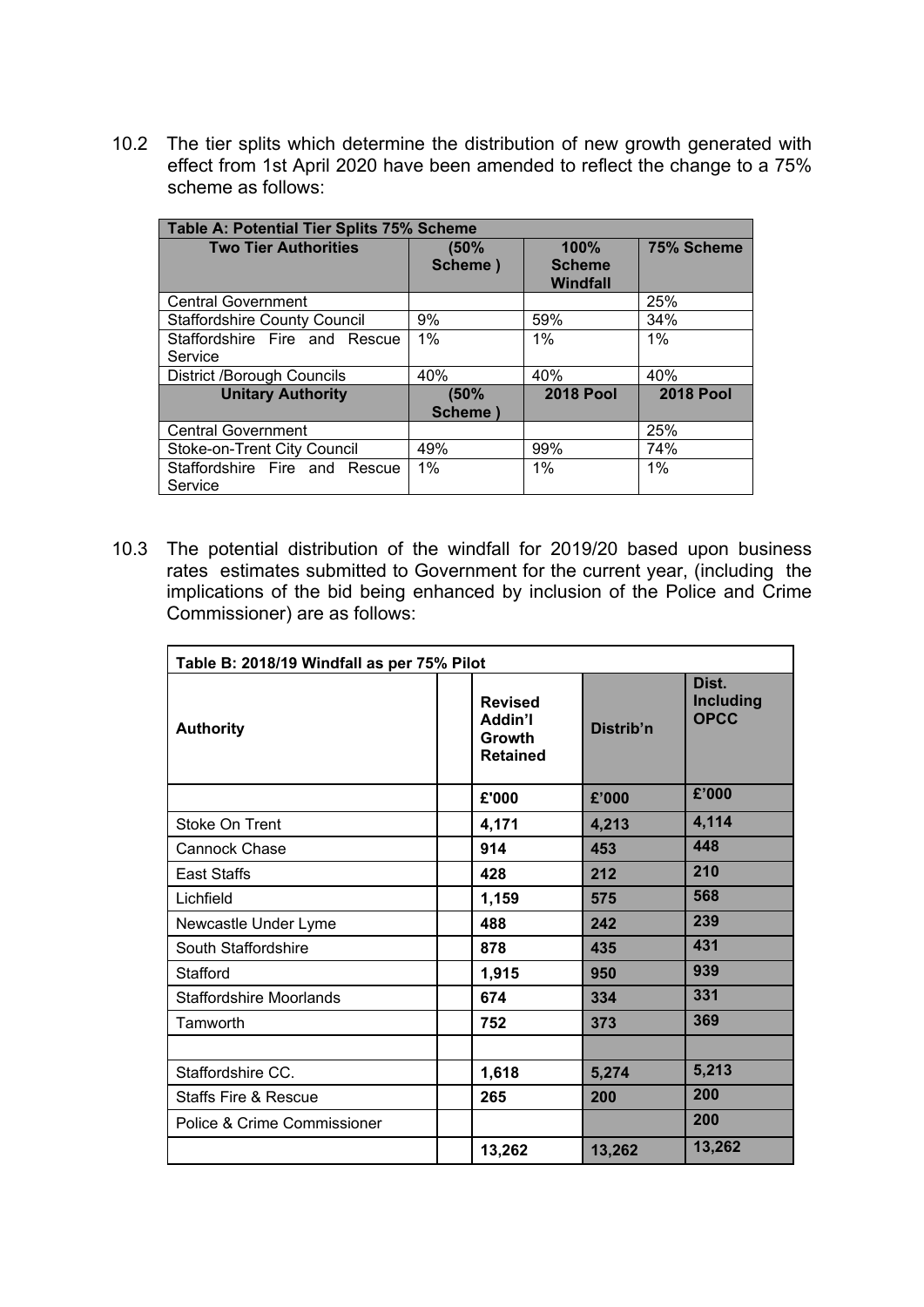## **11 Governance Arrangements**

- 11.1 The draft governance arrangements for the proposed pool are attached as part of the application in the form of a Memorandum of Understanding. The arrangements reflect the Governance arrangements as per the 2018/19 application with a number of changes arising from the move to a 75% scheme.
- 11.2 The governance arrangements reflect the Membership of the Pool; Duration; Governance & Voting Rights; Amounts to be pooled and Distribution methodology: Safety Net: Accountable Body and Termination.
- 11.3 As stated with the 2018/19 application arrangements are in place to ensure that the Pool will be based upon a "No Loss" basis for each Member. "No loss" is determined to be that a Member will be no worse off:
	- by being a Member of the Pool than they would have been if they had not been a Member of the Pool. Each Member will retain the income they would have received if they were not a member of the Pool.
	- No Member will be worse off as compared with previous pool arrangements for Staffordshire and Stoke on Trent Business rates Pool (2012) or Greater Birmingham and Solihull Business Rates Pool.
	- **No Member will be worse off as a result of the increased retained % arising from the Pilot Scheme**
- 11.4 Similarly the sovereignty and individual funding allocations for each authority will be maintained. The amount of core funding for each authority in any potential pilot will still be separately identified as part of the Local Government Settlement. Each authority will receive their allocated amount. There is no commitment as part of the pilot to share needs/resources and risk other than under the current 50% scheme. Business rates will still be collected and retained by each authority with only the additional resources arising from the 75% scheme being accounted for on a Staffordshire "Area" basis.
- 11.5 The pilot governance arrangements will enable authorities to retain effective membership of their respective Local Enterprise Partnerships via contributions to virtual Business Rate pools etc. The continuation of 100% Business Rates for devolved areas will ensure that for 2019/20 at least that membership of more than one pool will remain in place and hence the ability to stay in a pool whether the application is successful or not will remain in place. Similar to 2018/19 any changes in existing pooling arrangements will need to be notified to existing pools in advance of the submitting the application and details are required of pooling arrangements if the application was unsuccessful .

## **12 Process and Timetable**

12.1 Applications for 2019/20 were submitted on a template provided by MHCLG.